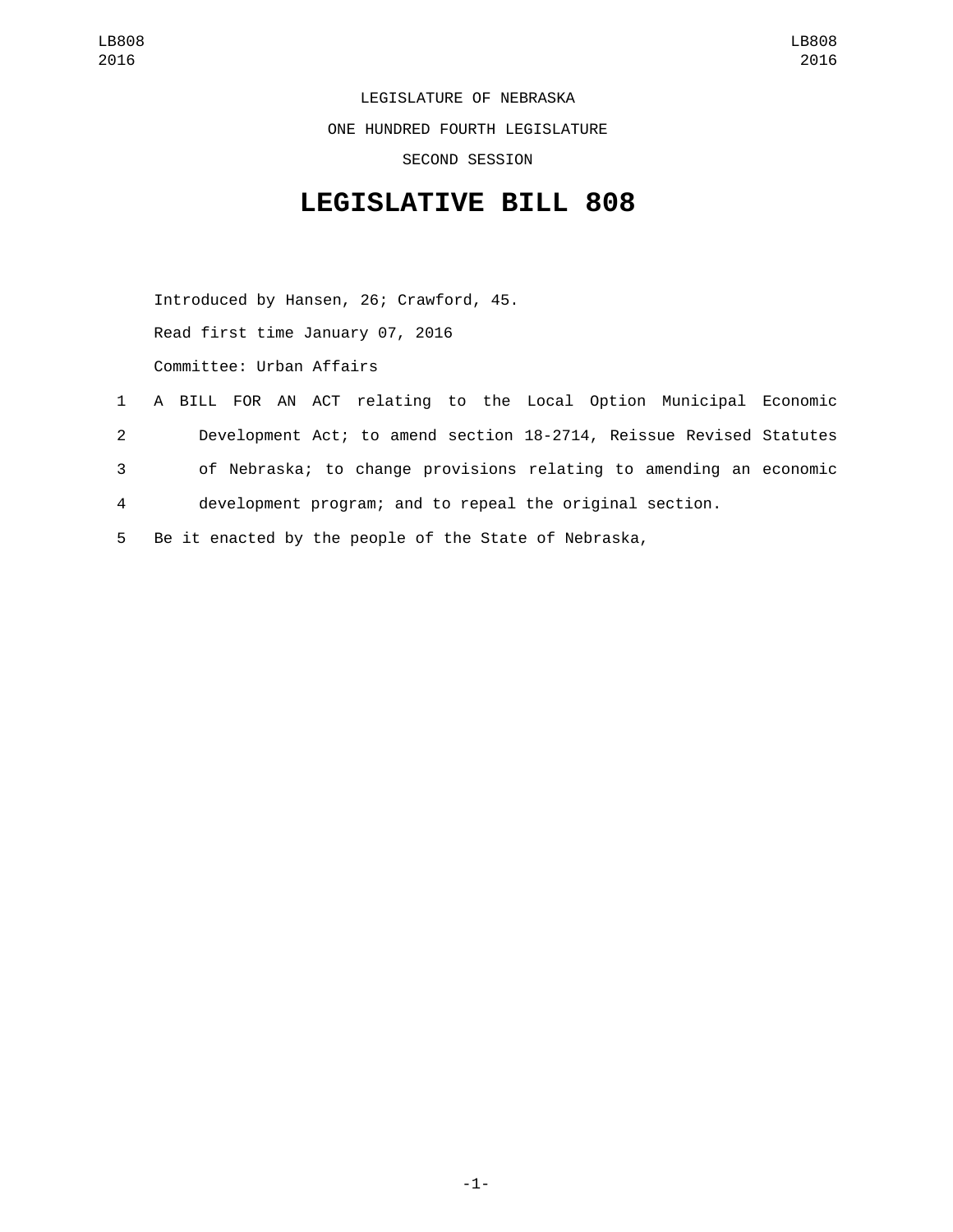Section 1. Section 18-2714, Reissue Revised Statutes of Nebraska, is 2 amended to read:

 18-2714 (1) After approval by the voters of an economic development program, the governing body of the city shall, within forty-five days after such approval, establish the economic development program by ordinance in conformity with the terms of such program as set out in the 7 original enabling resolution.

 (2) After the adoption of the ordinance establishing the economic 9 development program, such ordinance shall only be amended  $(a)$  to conform to the provisions of any existing or future state or federal law or (b) 11 after the governing body of the city (a) gives notice of and holds  $\tau$  at least one public hearing on the proposed changes, (b) approves the 13 proposed changes by and a two-thirds vote of the members of such the governing body, and (c) except as provided in subsection (3) of this section, submits the proposed changes to a new vote of the registered 16 voters of the city in the manner provided in section 18-2713 of the city, when necessary to accomplish the purposes of the original enabling 18 resolution.

 (3) A The governing body of a city shall not amend the economic development program so as to fundamentally alter its basic structure or goals, either with regard to the qualifying businesses that are eligible to participate, the local sources of revenue used to fund the program, the uses of the funds collected, or the basic terms set out in the original enabling resolution, without submitting the proposed changes to 25 a new vote of the registered voters of the city is not required for the 26 following types of amendments to an economic development program: in the 27 manner provided for in section 18-2713.

 (a) An amendment adding a type of qualifying business to those that are eligible to participate in the economic development program or removing a type of qualifying business from those that are eligible to participate in such program if such addition or removal is recommended by

-2-